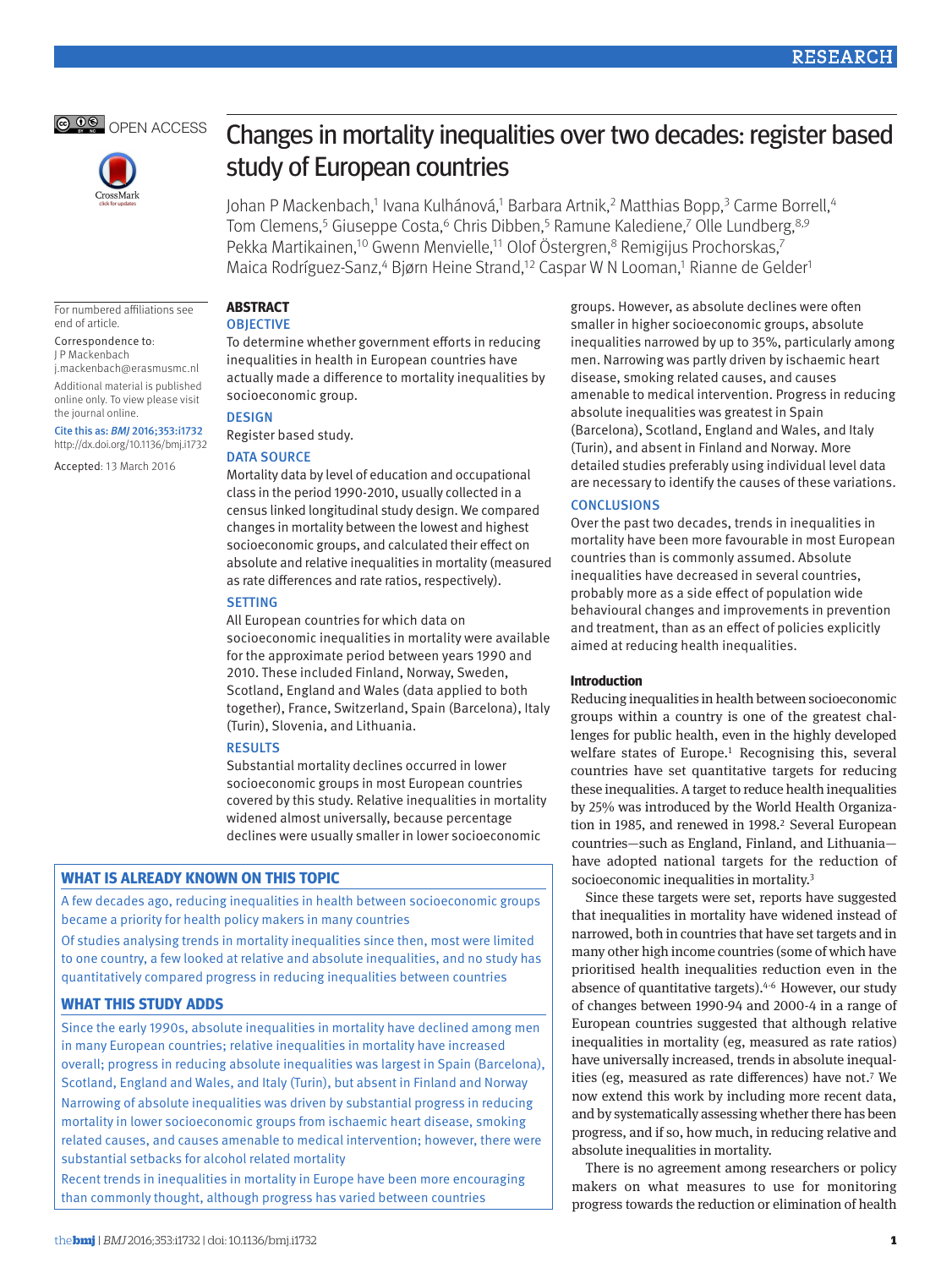inequalities,<sup>8</sup> and different measures reflect different normative standpoints.<sup>9</sup> The approach we take explicitly acknowledges that in a context of declining mortality, where baseline levels of mortality are higher in lower socioeconomic groups than in higher socioeconomic groups, the only way to reduce inequalities in mortality is to achieve stronger reductions in lower socioeconomic groups than in higher socioeconomic groups.10

This objective is difficult for declines in mortality as measured on a relative scale (eg, as a percentage of the original mortality rate), because it requires greater reach or greater effectiveness of interventions among lower socioeconomic groups. It is easier, although still challenging, to achieve larger absolute declines in lower socioeconomic groups (eg, measured in number of deaths per 100000 people), because starting levels of mortality are higher in these groups. We therefore distinguished three possible outcomes:

- Larger absolute and larger relative declines in lower socioeconomic groups, leading to a narrowing of absolute and relative inequalities in mortality.
- Larger absolute but smaller relative declines in lower socioeconomic groups, leading to a narrowing of absolute but widening of relative inequalities in mortality.
- Smaller absolute and smaller relative declines in lower socioeconomic groups, leading to a widening of absolute and relative inequalities in mortality.

While outcome 1 (narrowing of relative and absolute inequalities) will generally be seen as the most desirable, outcome 2 (narrowing of absolute inequalities only) is still valuable, because ultimately it is the absolute excess death rate in lower groups that affects people's lives, not the relative excess of a more and more infrequent event. Even outcome 3 has some value, because a decline of mortality benefits lower socioeconomic groups regardless of whether inequalities increase or not.

## **Methods**

## Data

Data came from sources with a population wide coverage in which mortality could be related to indicators of socioeconomic position as reported in a census. Web tables A1 and A2 give an overview of the main characteristics of these data sources. For this analysis, we selected all European countries for which data on socioeconomic inequalities in mortality were available for the approximate period between years 1990 and 2010. Data for Spain and Italy came from regional populations (Barcelona and Turin, respectively). Data for England and Wales were only available together.

Most data stem from a longitudinal mortality follow-up after a census, in which socioeconomic information of the population at risk and of the deceased has been recorded in the census. Spain (Barcelona) had so-called repeated cross sectional data in which socioeconomic information on the population at risk came from repeated censuses, and information on people who had died came from death certificates. Lithuania had cross sectional data for years 1988-90 and 2000-02 and longitudinal data for 2001-05 and 2006-09. Because

Lithuania's cross sectional data have been shown to overestimate inequalities in mortality, $11$  we adjusted Lithuania's estimates of inequalities in mortality for 1988-90 downwards. We used the differences between Lithuania's cross sectional data (2000-02) and longitudinal data (2001-05) for observed inequality estimates to calculate the relative overestimation in the cross sectional estimates. We then multiplied Lithuania's cross sectionally observed inequality estimates for 1988-90 by the inverse of this value.

We used two indicators of socioeconomic position: level of education ("low", "mid", and "high" corresponding to the International Standard Classification of Education (ISCED) 1997 categories 0-2, 3-4, 5-6) and occupational class (non-manual, manual, farmers, and self employed, categorised according to the Erikson-Goldthorpe-Portocarero scheme). For England and Wales, the low and mid educated had to be combined because of lack of detail in the 1991 census. The strong decline between 1990-94 and 2005-09 in the proportion of low educated people seen in our data (web table A2) corresponds well with that seen in other data sources. Occupational class was not available for all populations covered by the analysis, and classification of women by occupational class was difficult, so we presented results for men by occupational class in web fig A2 and web tables A6 and A7.

In the analysis we focused on four main groups of causes of death that together accounted for total mortality (cardiovascular disease, cancer, other diseases, external causes) and on specific causes of death for which strong trends in mortality have occurred that are relatively well understood. These causes included: ischaemic heart disease (favourable behaviour changes and advances in prevention and treatment), road traffic injuries (advances in prevention), smoking related causes (favourable behaviour changes partly in response to tobacco control measures),<sup>12</sup> alcohol related causes (unfavourable behaviour changes), $13$  and causes amenable to medical intervention (advances in access and quality of care).<sup>14</sup> Web table A3 provides the corresponding ICD (international classification of diseases) code numbers.

#### Analysis

Mortality rates by educational level and occupational class were directly age standardised using the European Standard Population.<sup>15</sup> All analyses for education were restricted to the age range 35-79 years (web table A1 lists some exceptions), and those for occupation restricted to the age range 35-64 years. Most countries classified person years and deaths by age at death, but Slovenia classified person years and deaths by age at baseline. For Slovenia, an adjustment was applied, which was a further refinement of a procedure developed and validated within the EURO-GBD-SE study.16

Data were available per five year period (1990-94, 1995-99, 2000-04, and 2005-09 or similar; for exact periods see web table A1). Changes in mortality by educational group or occupational class were determined by quantifying absolute change (in deaths per 100000 person years) and percentage change (as compared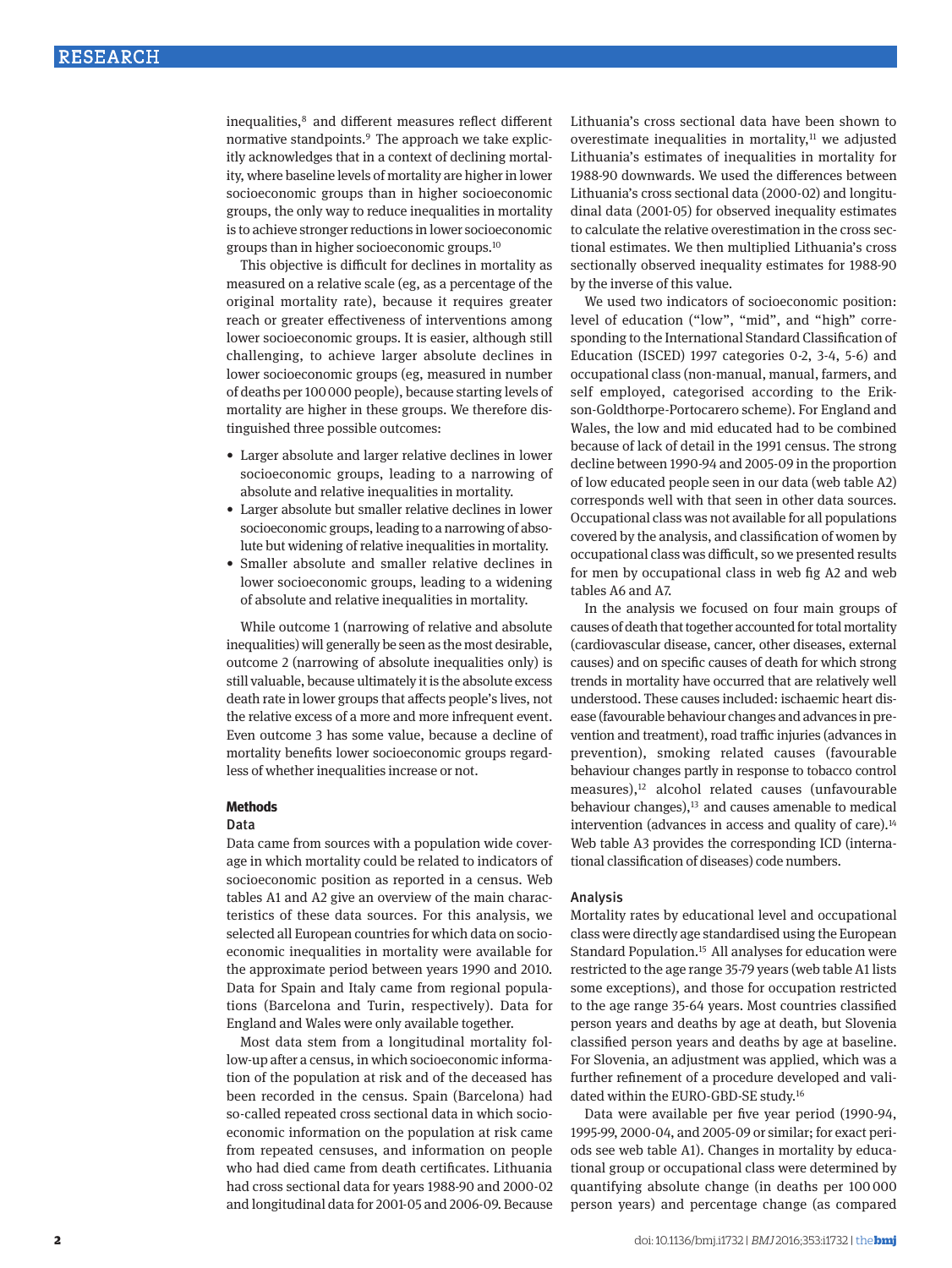with starting levels) between the approximate periods 1990-94 and 2005-09. We studied changes in the magnitude of both relative and absolute inequalities, using the easily interpretable measures of the rate ratio and rate difference. These measures were calculated from the age standardised mortality rates in the lowest and highest socioeconomic group (low *v* high education as defined above, and manual *v* non-manual occupation).



Fig 1 | Absolute and relative changes (95% CI) in all cause mortality among men with low and high education, between years 1990-94 versus 2005-09, by country. All data are age standardised. In England and Wales, the low educated group contained both the low educated (that is, according to ISCED 0-2) and mid educated (ISCED 3-4)



We determined 95% confidence intervals using parametric bootstrapping: for each age standardised rate we first calculated its distribution by drawing, for each age group and in 1000 replicas, numbers from a Poisson distribution with the observed number of deaths as parameter. These replicas of each age standardised rate were then used to calculate replicas of rate ratios and rate differences from which confidence intervals and P values were derived. We plotted countries' changes in rate ratios and rate differences in a two dimensional graph.17 We also calculated relative indices of inequality and slope indices of inequality by education, but because results were generally in agreement with those on the basis of rate ratios and rate differences, we reported these in web table A6.

# Patient involvement

No patients were involved in setting the research question or the outcome measures, nor were they involved in developing plans for design or implementation of the study. No patients were asked to advise on interpretation or writing up of results. There are no plans to disseminate the results of the research to study participants or the relevant patient community.

#### **Results**

Figures 1 and 2 and web fig A1 presents changes in all cause mortality among the low and high educated groups. Apart from Lithuania, the trend in all cause mortality has been clearly downward among both low and high educated. Absolute and relative declines have generally been larger among men than among women, and while relative declines have almost always been larger among the high educated than the low educated, absolute declines were often largest among the low educated, particularly among men.

Tables 1 and 2 show how these changes in mortality have played out in terms of inequalities in mortality. Absolute inequalities in mortality among men fell in Sweden, Scotland, England and Wales, Switzerland, and Spain (Barcelona), but went up in Lithuania (table 1). Changes in absolute inequalities in mortality were less favourable among women (table 2), with increases observed in Finland, Norway and, again, Lithuania. By contrast, relative inequalities in all cause mortality mostly went up, although these increases were not always significant. Similar patterns were found with relative indices of inequality and slope indices of inequality (web table A4).

Figure 3 presents a more comprehensive picture of progress of countries in reducing absolute and relative inequalities in mortality. A country's position in the lower left hand quadrant implies that, owing to larger absolute and relative mortality declines in the lower socioeconomic groups, both absolute and relative inequalities in mortality have decreased over time. This optimal situation was only seen for women in Spain (Barcelona), although the reduction of relative inequalities was not significant (table 1). For men, most countries were in the upper left hand quadrant of fig 3, implying declining absolute inequalities in mortality,

Fig 2 | Absolute and relative changes (95% CI) in all cause mortality among women with low and high education, between years 1990-94 versus 2005-09, by country. All data are age standardised. In England and Wales, the low educated group contained both the low educated (that is, according to ISCED 0-2) and mid educated (ISCED 3-4)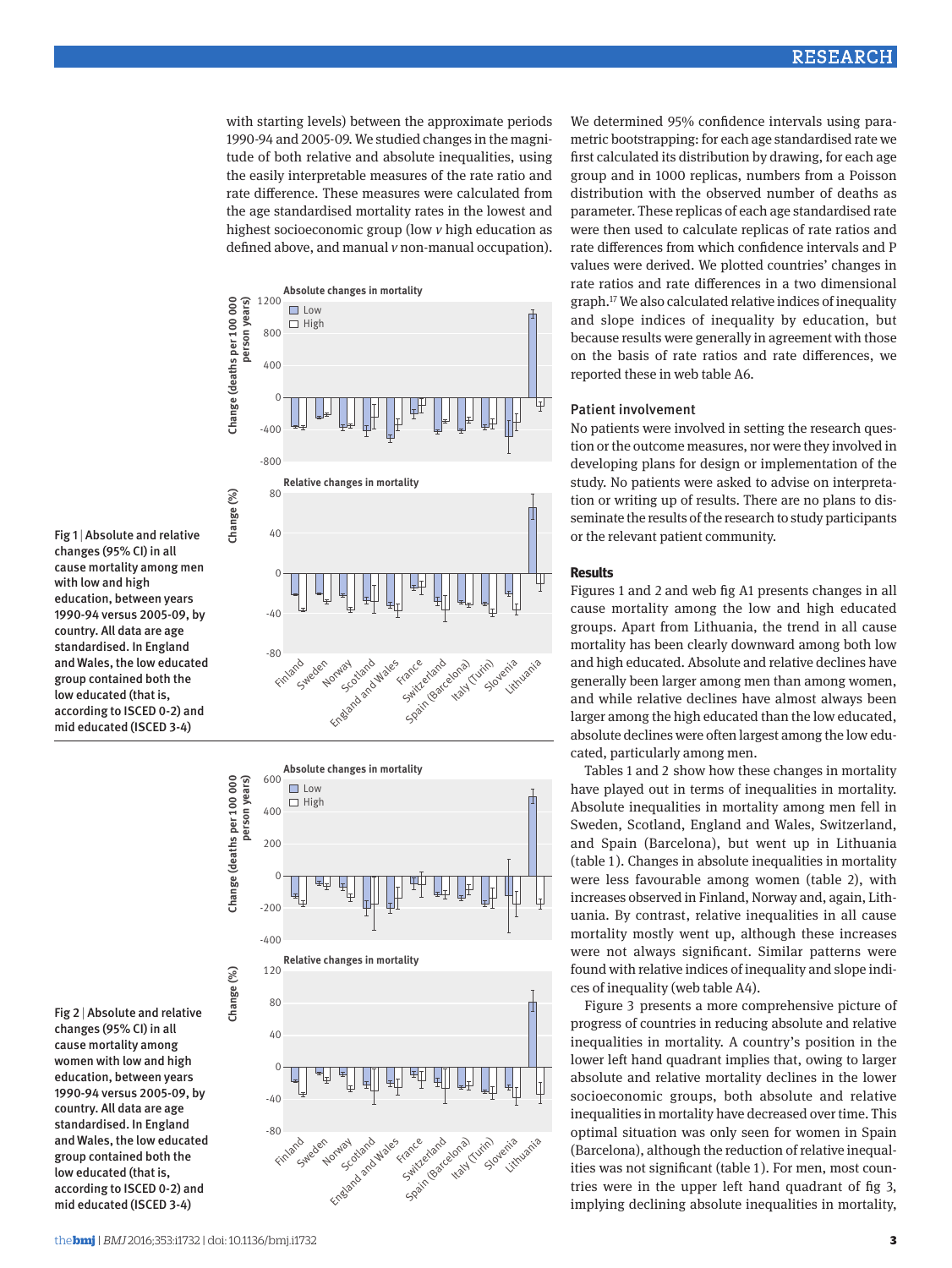| Table 1   Rate ratios and rate differences of all cause mortality in men, comparing low versus high education group, by |
|-------------------------------------------------------------------------------------------------------------------------|
| country in 1990-04 versus 2005-09                                                                                       |

|                          | Absolute inequalities (rate difference (95% CI)) |                     |                     | Relative inequalities (rate ratio (95% CI)) |                     |                     |
|--------------------------|--------------------------------------------------|---------------------|---------------------|---------------------------------------------|---------------------|---------------------|
|                          | 1990-94                                          | 2005-09             | Change<br>(P value) | 1990-94                                     | 2005-09             | Change<br>(P value) |
| Finland                  | 658 (631 to 683)                                 | 667 (647 to 686)    | 0.562               | 1.66 (1.62 to 1.70)                         | 2.06 (2.02 to 2.11) | $< 0.001*$          |
| Sweden                   | 445 (423 to 466)                                 | 412 (398 to 425)    | $0.010*$            | 1.60 (1.56 to 1.65)                         | 1.78 (1.74 to 1.82) | $< 0.001*$          |
| Norway                   | 711 (676 to 743)                                 | 688 (655 to 720)    | 0.340               | 1.75 (1.70 to 1.81)                         | 2.15 (2.07 to 2.24) | $< 0.001*$          |
| Scotland                 | 681 (542 to 821)                                 | 502 (419 to 580)    | $0.030*$            | 1.81 (1.56 to 2.15)                         | 1.83 (1.64 to 2.04) | 0.902               |
| <b>England and Wales</b> | 494 (424 to 566)                                 | 317 (261 to 370)    | $< 0.001*$          | 1.55 (1.44 to 1.68)                         | 1.57 (1.44 to 1.71) | 0.858               |
| France                   | 677 (593 to 765)                                 | 574 (499 to 642)    | 0.069               | 2.00 (1.80 to 2.27)                         | 2.00 (1.80 to 2.22) | 0.954               |
| Switzerland              | 688 (663 to 712)                                 | 557 (531 to 585)    | $< 0.001*$          | 1.86 (1.82 to 1.90)                         | 2.10 (2.03 to 2.17) | $< 0.001*$          |
| Spain (Barcelona)        | 552 (513 to 590)                                 | 412 (380 to 443)    | $< 0.001*$          | 1.64 (1.58 to 1.71)                         | 1.71 (1.63 to 1.79) | 0.235               |
| Italy (Turin)            | 384 (324 to 439)                                 | 340 (293 to 382)    | 0.242               | 1.47 (1.38 to 1.58)                         | 1.70 (1.56 to 1.85) | $0.01*$             |
| Slovenia                 | 814 (623 to 1045)                                | 806 (703 to 1080)   | 0.086               | 1.85 (1.57 to 2.15)                         | 2.31 (2.08 to 2.79) | $0.009*$            |
| Lithuania                | 569 (521 to 618)                                 | 1722 (1667 to 1776) | $< 0.001*$          | 1.56 (1.49 to 1.63)                         | 2.89 (2.79 to 3.00) | $< 0.001*$          |

Rate differences compare low educated with high educated, in deaths per 100000 person years. Rate ratios compare low educated with high educated. In England and Wales, these two measures compared the low and mid educated with the high educated. All data are age standardised.

\*Change between 1990-94 and 2005-09 was statistically significant (P<0.05).

Table 2 | Rate ratios and rate differences of all cause mortality in women, comparing low versus high education group, by country in 1990-04 versus 2005-09

|                   | Absolute inequalities (rate difference (95% CI)) |                  |                     | Relative inequalities (rate ratio (95% CI)) |                     |                     |
|-------------------|--------------------------------------------------|------------------|---------------------|---------------------------------------------|---------------------|---------------------|
|                   | 1990-94                                          | 2005-09          | Change<br>(P value) | 1990-94                                     | 2005-09             | Change<br>(P value) |
| Finland           | 231 (213 to 249)                                 | 277 (263 to 292) | $< 0.001*$          | 1.46 (1.41 to 1.50)                         | 1.78 (1.74 to 1.82) | $< 0.001*$          |
| Sweden            | 248 (232 to 263)                                 | 266 (256 to 278) | 0.055               | 1.62 (1.56 to 1.68)                         | 1.80 (1.75 to 1.85) | $< 0.001*$          |
| Norway            | 328 (304 to 351)                                 | 392 (368 to 415) | $< 0.001*$          | 1.65 (1.57 to 1.72)                         | 2.05 (1.95 to 2.16) | $< 0.001*$          |
| Scotland          | 335 (173 to 501)                                 | 307 (246 to 368) | 0.755               | 1.57 (1.23 to 2.17)                         | 1.75 (1.53 to 2.00) | 0.521               |
| England and Wales | 254 (189 to 311)                                 | 193 (148 to 239) | 0.120               | 1.46 (1.31 to 1.61)                         | 1.46 (1.32 to 1.63) | 0.944               |
| France            | 208 (133 to 277)                                 | 214 (164 to 270) | 0.885               | 1.62 (1.32 to 2.02)                         | 1.76 (1.51 to 2.13) | 0.548               |
| Switzerland       | 171 (149 to 193)                                 | 170 (150 to 191) | 0.984               | 1.39 (1.33 to 1.47)                         | 1.53 (1.45 to 1.62) | $0.015*$            |
| Spain (Barcelona) | 179 (150 to 208)                                 | 127 (106 to 148) | $0.005*$            | 1.49 (1.39 to 1.61)                         | 1.45 (1.36 to 1.56) | 0.640               |
| Italy (Turin)     | 141 (80 to 196)                                  | 109 (73 to 144)  | 0.346               | 1.33 (1.16 to 1.53)                         | 1.37 (1.23 to 1.55) | 0.724               |
| Slovenia          | 248 (189 to 482)                                 | 251 (212 to 358) | 0.971               | 1.47 (1.31 to 2.14)                         | 1.76 (1.59 to 2.12) | 0.809               |
| Lithuania         | 93 (60 to 126)                                   | 765 (717 to 810) | $< 0.001*$          | 1.18 (1.11 to 1.26)                         | 3.24 (3.07 to 3.43) | $< 0.001*$          |

Rate differences compare low educated with high educated, in deaths per 100000 person years. Rate ratios compare the low educated with the high educated. In England and Wales, these two measures compared the low and mid educated with the high educated. All data are age standardised. \*Change between 1990-94 and 2005-09 was statistically significant (P<0.05).

but increasing relative inequalities in mortality. Large reductions in absolute inequalities, combined with only modest increases in relative inequalities, were seen in England and Wales, Scotland, and Spain (Barcelona). For women, trends were generally less favourable, with substantial increases in both absolute and relative inequalities in Finland and Norway.

Differences between the low and high educated in cause specific mortality change are presented in fig 4 for five specific causes, and in web table A5 for all causes. In Finland, Sweden, Norway, Scotland, and England and Wales, ischaemic heart disease contributed substantially to declining absolute inequalities in mortality, among both men and women. Smoking related causes contributed to declining absolute inequalities in mortality in many countries among men, but only in a few countries among women. Causes of death amenable to medical intervention contributed to decreasing absolute inequalities in mortality in many countries, but serious setbacks occurred for alcohol related mortality in Finland, England and Wales, and Slovenia, with mortality rising more among low educated groups than among high educated groups.

Web fig A2 and web tables A6 and A7 present results for occupational class inequalities in mortality. In general terms, patterns were similar to those seen for educational inequalities. Absolute declines in mortality were larger among men with manual occupations than among men with non-manual occupations in most countries, with absolute inequalities decreasing as a result. However, relative declines were larger among men with non-manual occupations than those with manual occupations, with relative inequalities going up. Country by country, however, we saw some differences between educational and occupational class inequalities, with absolute inequalities in Finland being stable by education, but narrowing by occupational class, and those in Italy (Turin) narrowing for education, but widening by occupational class. Cause specific patterns were also similar.

## **Discussion**

## Main findings

In this study, we saw substantial reductions in mortality in lower socioeconomic groups in most European countries for which data on socioeconomic inequalities in mortality were available for the approximate period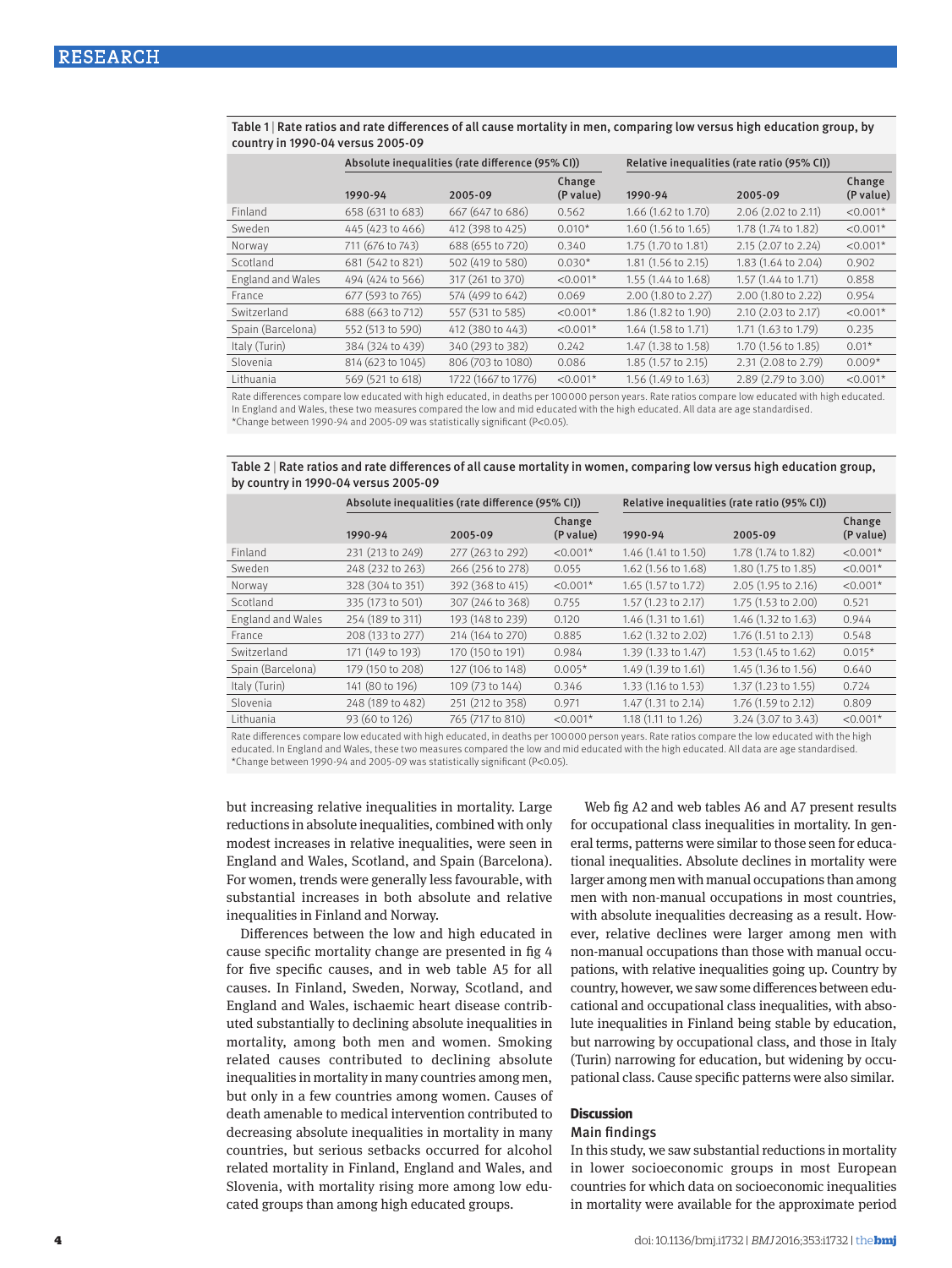Fig 3 | Changes in absolute and relative educational inequalities in all cause mortality in (A) men and (B) women, between 1990-94 and 2004-09. Change in absolute inequalities calculated as:  $100 \times (RD_{2004-09})$ −RD1990-94)÷RD1990-94 (where RD=rate difference). Change in relative inequalities calculated as: 100×(RR<sub>2004-09</sub>–RR<sub>1990-94</sub>) ÷(RR<sub>2004-09</sub>-1) (where RR=rate ratio). All data are age standardised. Lithuania not included because of the deviant trends





**Amenable causes** Alcohol related Smoking related  $\Box$  Road traffic accidents  $\Box$  Ischaemic heart disease **Five specific causes of death (men)** 100 educated group versus<br>high educated group **low educated group versus high educated group** 50  $\mathsf{C}$ -50  $-100$  $\sum_{i=1}^{n}$  $-150$  $-200$ **Five specific causes of death (women)** Difference in mortality change,<br>low educated group versus<br>high educated group 100 **low educated group versus high educated group** 50  $\sqrt{2}$  $-50$  $-100$  $-150$ Italy (Turin)  $-200$ Switzerland Slovenia Finland Florway drand wates ance exampledama Sweden

between years 1990 and 2010. Relative inequalities in mortality widened almost universally, because percentage declines were usually smaller in lower socioeconomic groups. However, because absolute declines were

often smaller in higher socioeconomic groups, absolute inequalities narrowed by up to 35%, particularly among men. Narrowing of absolute inequalities was mainly driven by ischaemic heart disease, smoking related causes, and causes amenable to medical intervention. Progress in reducing absolute inequalities was greatest in Spain (Barcelona), Scotland, England and Wales, and Italy (Turin), and absent in Finland and Norway.

# Strengths and limitations

To our knowledge, this is the most comprehensive analysis of trends in inequalities in mortality ever conducted, covering roughly two decades and at least 10 countries. However, its broad international scope inevitably raises issues of data comparability.

For Spain and Italy, only urban and relatively prosperous populations could be included. Recent national level studies from Spain<sup>18</sup> and Italy,<sup>19</sup> as well as older comparative studies including national level data from these countries,<sup>20</sup> also found relatively small inequalities in Spain and Italy. Thus, there is no reason to think that our study misrepresents the situation in these two countries. Furthermore, because the Lithuanian data did not include deaths between age 70 and 79 years, we probably underestimated absolute inequalities in mortality in this country. The length of time covered by our analysis also differed between countries (web table A1), the longest being in Lithuania and shortest in France. This could have contributed to the relatively poor results seen for France (fig 3).

In England and Wales, the low educated group could not be distinguished from the mid educated group in the 1991 census. Although we had previously shown that this does not bias the comparison between England and Wales and other countries of trends over time,<sup>7</sup> results for England and Wales should be treated with caution. But the fact that changes of absolute inequalities by occupational class (web table A6) were also favourable lends support to our observation on inequalities by education (table 1 and fig 3).

Certification and coding of causes of death vary between countries, and a substantial underestimation of ischaemic heart disease in official mortality statistics had been reported for France.<sup>21</sup> Even if such underestimation does not differ between socioeconomic groups, and does not affect estimates of relative inequalities in mortality, it will affect estimates of absolute inequalities in mortality from ischaemic heart disease.

Another strength of our paper is that we could include both education and occupational class as indicators of socioeconomic position, at least for men. Although the results were broadly similar, and confirmed a tendency for absolute inequalities among men to narrow for both education and occupational class, we did observe some differences between countries. These differences could have been due to problems in classification, particularly for occupational class (eg, exclusion of economically inactive people), but there could have also been substantive explanations (eg, differences between the two indicators in capturing various aspects of socioeconomic position).

Fig 4 | Differences between the low educated and the high educated in absolute mortality change for (A) men and (B) women, between 1990-94 and 2004-09, by country and for five specific causes of death. Difference in mortality change (in deaths per 100000 person years) between the low and high educated was calculated as:  $(ASMR_{2004-09, low}$ ASMR1990-04, low)  $-(ASMR<sub>2004-09, high</sub>$  $-ASMR_{1990-04, high}$  (where ASMR=age standardised mortality rate). Road traffic accident data were not available for Scotland and Slovenia

Difference in mortality change, **erence in mortality change,**

**erence in mortality change,**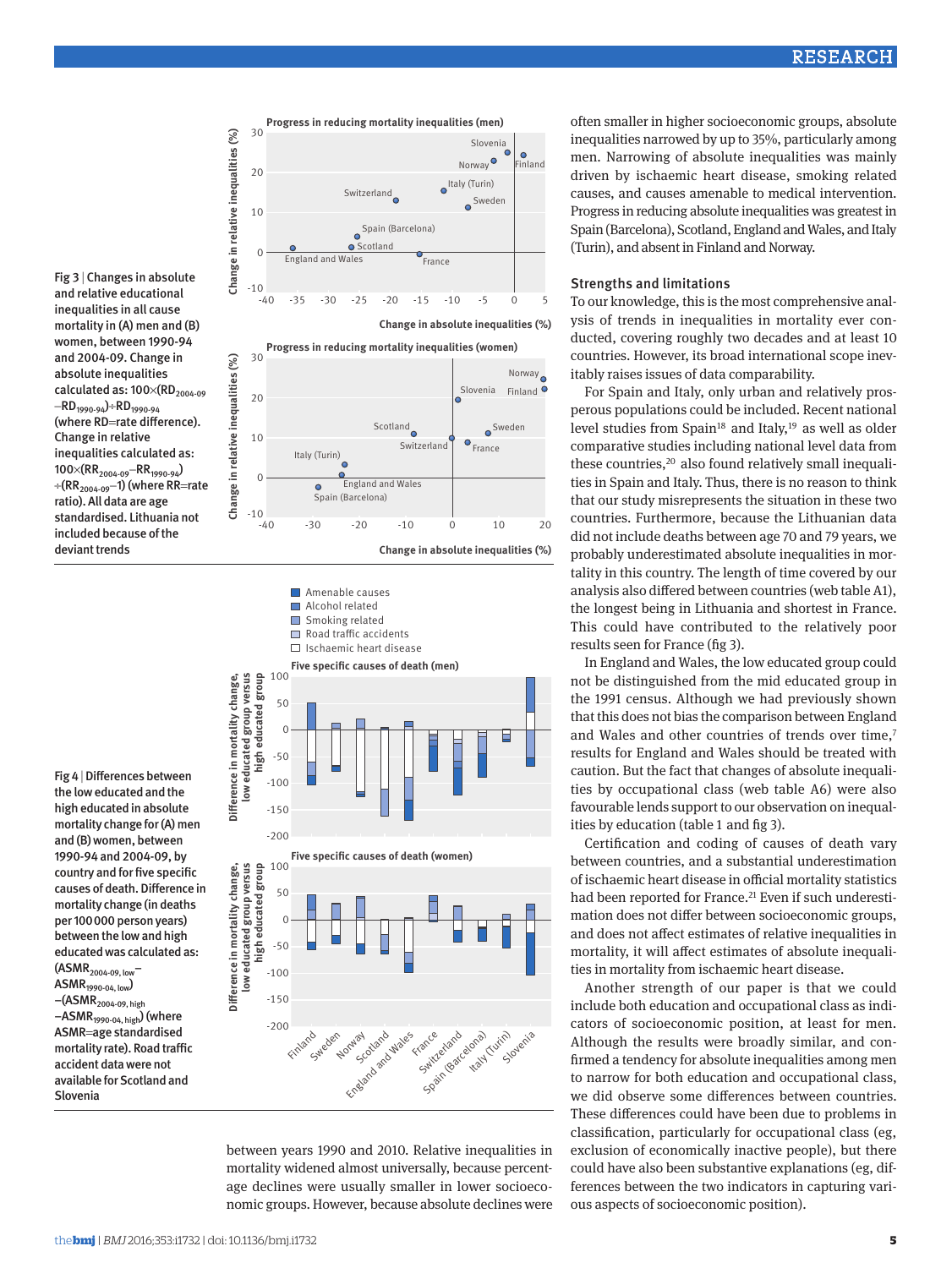Over the two decades of this study, there has been a strong decline in the size of the lower education and occupational class groups. Because a smaller size may imply a more extreme social position—which could in itself lead to a wider gap in mortality—we also studied relative and slope indices of inequality that make adjustments for such changes.8 Patterns of changes were similar to those reported in this paper, with absolute inequalities in mortality narrowing in many countries among men, and relative inequalities widening almost everywhere, among both men and women. But changes in relative and slope indices of inequality were often more favourable as a result of the decreasing proportion of the low educated groups in all populations (web table A4). Furthermore, results from Finland indicated that trends in mortality inequality by income—for which percentile groups can be used that help to circumvent distributional change—corresponded well with results obtained for education.<sup>22</sup> However, relative and slope indices of inequality do not adjust for changes in composition of lower and higher educated groups—for example, for the fact that lower educated groups are likely to have become more homogeneous with regard to various forms of personal and social disadvantage.23 These changes made it all the more noteworthy that we mostly found favourable mortality trends among low educated groups.

Finally, our study covered adult ages between 35 and 79 years, implying that the many deaths occurring at higher ages were not included, and neither were deaths at younger ages for which trends and contributing causes might partly be different.<sup>24</sup>

#### Interpretation

Our results show that, in a context of declining mortality, a narrowing of relative inequalities is very rare, but a narrowing of absolute inequalities in mortality is not. Policy makers are therefore more likely to achieve their quantitative targets if they aim to reduce absolute inequalities. Indeed, over the past few decades, Spain (Barcelona), Scotland, England and Wales, and Italy (Turin) have achieved a 20-35% reduction of absolute inequalities in mortality among both men and women (fig 3 ). Although the concurrent but modest rise in relative inequalities implies that "closing the gap in a generation"1 might well be an elusive goal even in these countries, it is a highly valuable achievement. Historical evidence on the reduction of inequalities in mortality from infectious diseases such as tuberculosis also supports the view that what we can hope for is a reduction of absolute, not relative, inequalities in mortality.25

How have these reductions been achieved? Several of the countries represented in this study have developed and implemented national programmes to tackle health inequalities during the study period. Foremost among these countries is England, which has, between 1997 and 2010, carried out an ambitious and comprehensive programme to reduce inequalities in health.26 England has been followed, with some delay, by other countries (Sweden, Norway, and Finland) that have all developed and (partly) implemented national strategies to reduce health inequalities. All the other countries in our study have shown far less commitment to reducing health inequalities.27 As seen in fig 3 , countries with and without national strategies to reduce health inequalities do not systematically differ in their mortality inequality trends. Furthermore, the narrowing of absolute inequalities in England and Wales started long before 1997 (unpublished data), and evaluations of the impact of the English programme to reduce health inequalities have not produced clear evidence for its effectiveness.<sup>28</sup>

Our cause specific results also suggest that the reductions in absolute inequalities in mortality are a by-product of population wide improvements in prevention and treatment. Absolute declines in mortality were almost always larger in lower socioeconomic groups than in higher socioeconomic groups (with absolute inequalities narrowing as a result) for ischaemic heart disease, smoking related causes (men only), and causes amenable to medical intervention. For ischaemic heart disease, these trends must be due to more favourable changes in either proximate determinants of ischaemic heart disease—such as health related behaviours (eg, smoking, diet, and exercise) or healthcare effectiveness (eg, hypertension detection and treatment, thrombolytic therapy), or both—among low educated groups compared with high educated groups. A recent narrowing of absolute inequalities in cardiovascular disease mortality has been reported for both England and Scotland, and has been attributed to an even distribution of treatment benefits rather than to risk factor changes.29 30 Recent evidence for other countries is missing.

Absolute inequalities in smoking related mortality have also been decreasing among men in many European countries, as we have shown above and report in more detail elsewhere.<sup>31</sup> These reductions reflect long term declines in smoking prevalence, which are probably due to the delayed effects of health education campaigns and other attempts to reduce smoking in the 1980s and 1990s. Although modern tobacco control efforts have done little to reduce inequalities in smoking,<sup>32</sup> it is heartening that reductions in smoking prevalence are finally paying off in smaller inequalities in smoking related mortality among men. One possible explanation for the less favourable trends of mortality inequalities among women is that the mortality impact of smoking, and of smoking related inequalities, is still increasing among women in many countries.<sup>33</sup> The only countries where a downward effect in smoking related causes on inequalities in mortality is already seen among women are Scotland and England and Wales (table 2).

Another encouraging finding is the decline of absolute inequalities in mortality from conditions amenable to medical intervention. It is likely that this decline reflects substantial improvements among lower socioeconomic groups in prevention and treatment of these conditions, which range from infectious diseases to cervical cancer and Hodgkin's disease, and from cerebrovascular disease to perinatal mortality. Previous studies have found large socioeconomic inequalities in mortality from these conditions, and attributed these differences to inequalities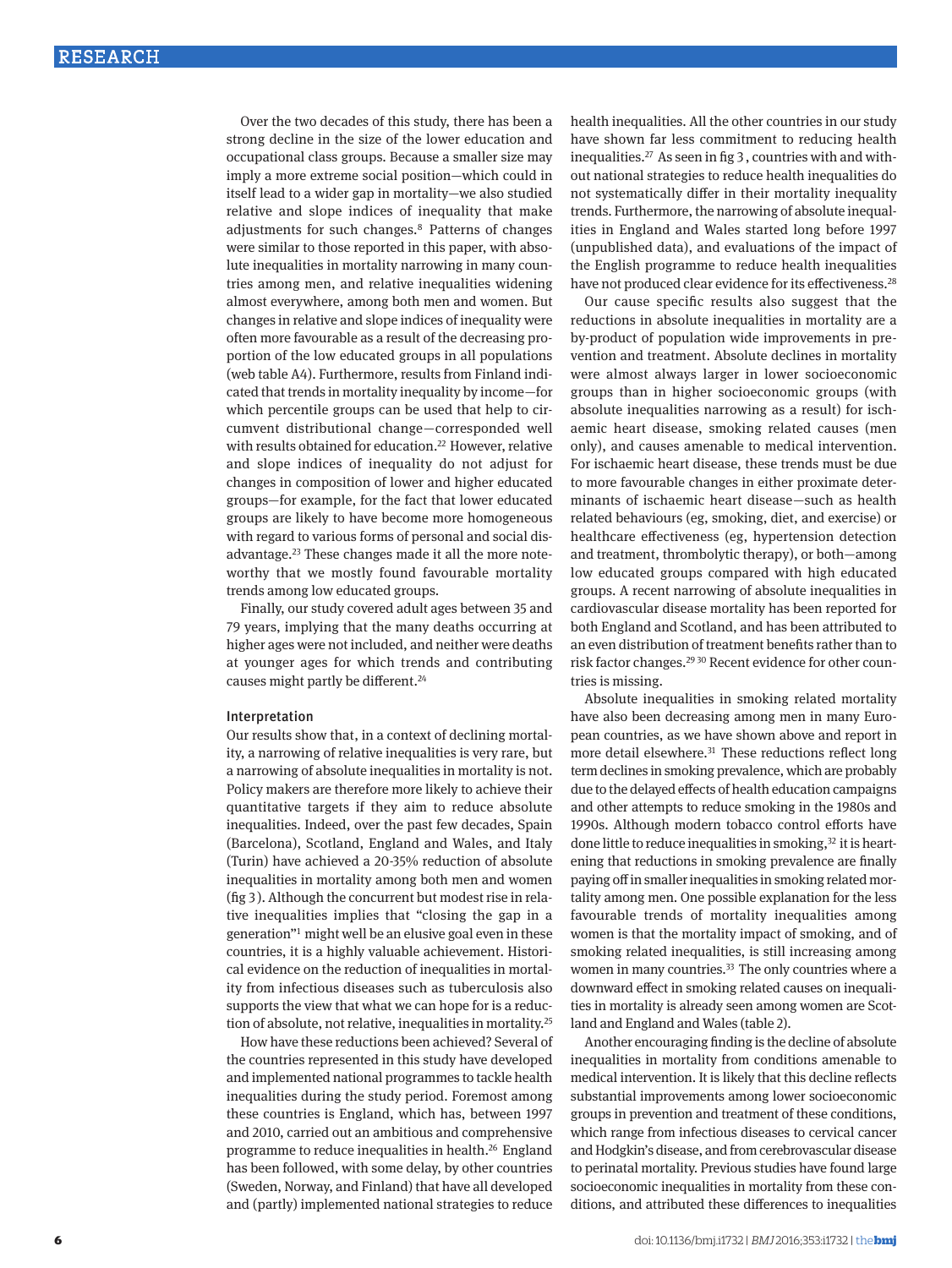in access or quality of medical care.<sup>34</sup> Our findings suggest either that these inequalities in access or quality of medical care have diminished over time, or that further improvements in medical care have reached all social strata of the population despite continuing inequalities in access or quality. In both cases, it is good news that medical care has contributed to a narrowing of inequalities in mortality in many European countries.

Real setbacks have occurred for alcohol related mortality. Widening inequalities in mortality from alcohol related mortality, as seen in the north and east of Europe, reflect stronger increases in mortality from these conditions in lower socioeconomic groups than in higher socioeconomic groups. Over the past half century, alcohol control has become less strict in some countries in the north or Europe (partly as a result of harmonisation of national laws and regulations following membership of the European Union), but more strict in the south of Europe.<sup>35</sup> This difference in control could have contributed to rising inequalities in the northern but not the southern countries<sup>13</sup> (fig 4). Increased affordability of alcoholic drinks might also have had a role.<sup>36</sup>

Inequalities in mortality in Lithuania have increased substantially during the study period, which has been due to a combination of rising mortality among the low educated and stable mortality among the high educated (figs 1 and 2). It is likely that these unfavourable developments were caused by the economic crisis and the subsequent economic reforms that followed the collapse of the Soviet Union. In the early 1990s, Lithuania experienced large declines in national income and large increases in unemployment rates, more so than other eastern European countries that had not been part of the Soviet Union.37 Our results point to an important contribution of mortality from smoking related, alcohol related, and amenable conditions to the widening gap in all cause mortality in Lithuania (web table A7). These results suggest that behavioural factors as well as problems in access and quality of medical care have been key in mediating the widening of the gap in mortality.

It is good to see that absolute inequalities in mortality have narrowed in several countries, but how could relative inequalities decrease as well? One suggested approach to reducing health inequalities is proportionate universalism,38 defined as universal action with a proportionate (or targeted) element tailored to the level of disadvantage or need experienced by middle and lower socioeconomic groups.<sup>39</sup> This approach could reduce inequality across the gradient instead of between top and bottom only. However, whether proportionate universalism will be sufficient to achieve larger reductions in relative mortality in lower socioeconomic groups than in higher socioeconomic groups will depend on how disadvantage or need is measured. Allocating resources proportional to the current levels of morbidity or mortality by socioeconomic group will be insufficient, because outcomes of interventions are usually worse in lower socioeconomic groups.40 To reverse this, it will be necessary to measure need in more radical terms—that is, doing what is necessary to achieve larger declines in relative mortality in lower socioeconomic groups than in higher socioeconomic groups. This approach would require a much larger redistribution of healthcare and other welfare resources from higher to lower socioeconomic groups than has been realised in even the most advanced European welfare states.

Apart from Lithuania, all European countries in this analysis have had strong mortality declines in lower socioeconomic groups, among both men and women. This result is all the more remarkable as reports from the United States have shown less favourable developments, with increasing mortality rates among lower educated white women, and possibly reduced life expectancy among lower educated white men and women.41 It also remains to be seen whether the favourable developments seen in Europe will continue during and after the economic crisis starting in 2008, from which the effects cannot yet be discerned in our data.

#### Conclusions

Trends in inequalities in mortality have been more favourable than commonly assumed. Absolute inequalities have been reduced in several countries, probably more as a side effect of population wide behavioural changes and improvements in prevention and treatment than as an effect of policies explicitly aimed at reducing health inequalities.

#### Author affiliations

1Department of Public Health, Erasmus MC, PO Box 2040, 3000 CA Rotterdam, Netherlands

2Department of Public Health, Faculty of Medicine, Ljubljana, Slovenia 3Epidemiology, Biostatistics and Prevention Institute, University of Zürich, Switzerland

4Agència de Salut Pública de Barcelona, Barcelona, Spain 5School of Geosciences, University of Edinburgh, Edinburgh 6Department of Clinical Medicine and Biology, University of Turin, Italy 7 Lithuanian University of Health Sciences, Kaunas, Lithuania

8Center for Health Equity Studies, Stockholm, Sweden

9Department of Health Sciences, Mid Sweden University, Östersund 10Department of Sociology, University of Helsinki, Finland

11Sorbonne Universités, INSERM, Institut Pierre Louis d'Epidémiologie et de Santé Publique (IPLESP UMRS 1136), Paris, France

12Division of Epidemiology, Norwegian Institute of Public Health, Oslo, Norway

We thank the Office of National Statistics (Newport, Wales) for providing data on England and Wales; and staff of the Longitudinal Studies Centre - Scotland (LSCS), which is supported by the Economic and Social Research Council (ESRC) Joint Information Systems Committee (JISC), Scottish Funding Council, Chief Scientist's Office, and Scottish Government. The authors alone are responsible for the interpretation of the data. Census output is Crown copyright and is reproduced with the permission of the Controller of HMSO/the Stationery Office and the Queen's Printer for Scotland.

Contributors: JPM conceptualised the study, participated in the analysis, and wrote the first and final drafts of the paper. BA, MB, CB, TC, GC, CD, RK, OL, PM, GM, OO, RP, MR-S, and BHS prepared data and commented on the paper. IK, CWNL, and RdG participated in the analysis and commented on the paper. All authors approved the final version. JPM acts as guarantor of the study.

Funding: Supported by a grant (FP7-CP-FP no 278511) from the European Commission Research and Innovation Directorate General, as part of the "Developing methodologies to reduce inequalities in the determinants of health" (DEMETRIQ) project. The sponsor had no role in the study design; in the collection, analysis, and interpretation of